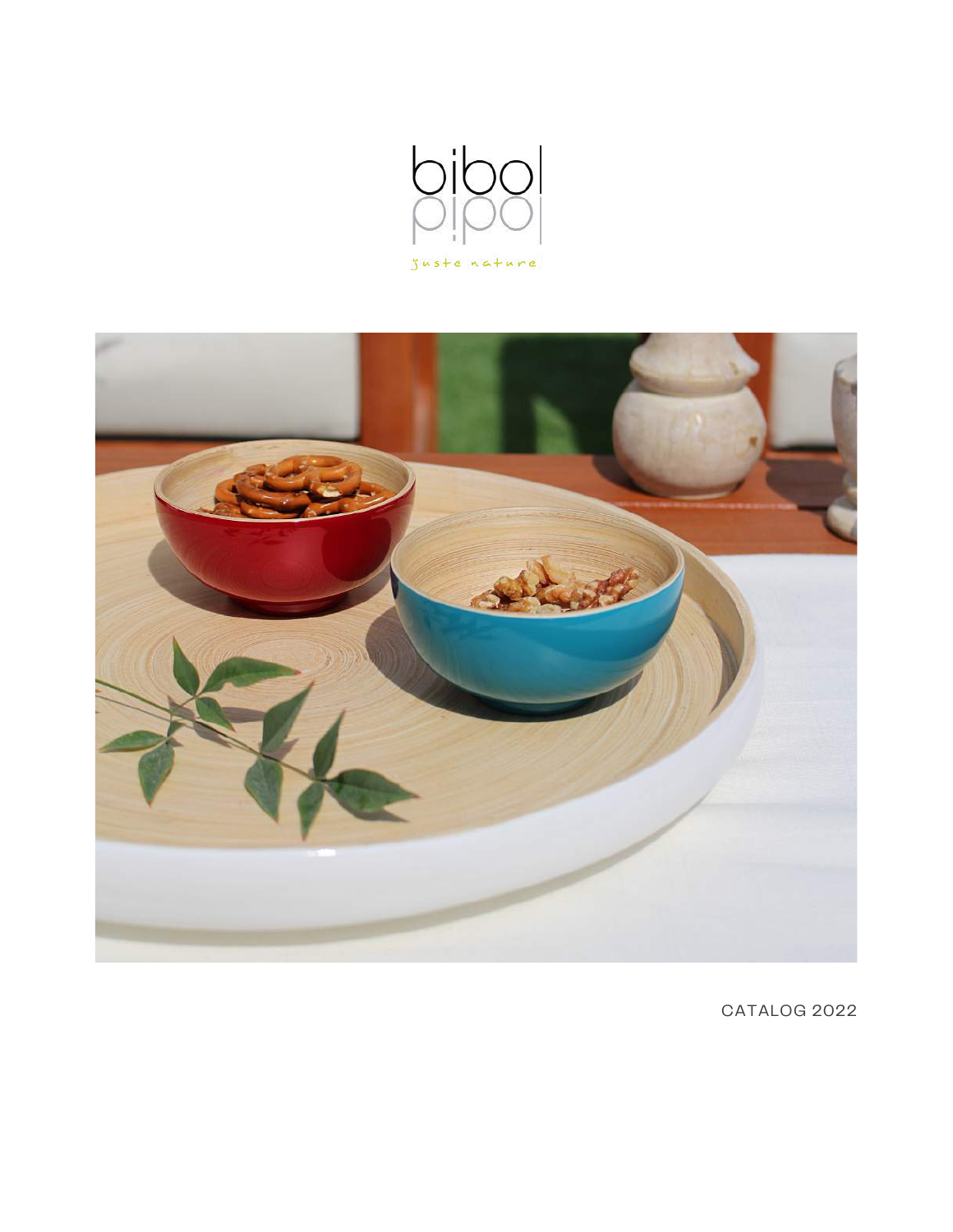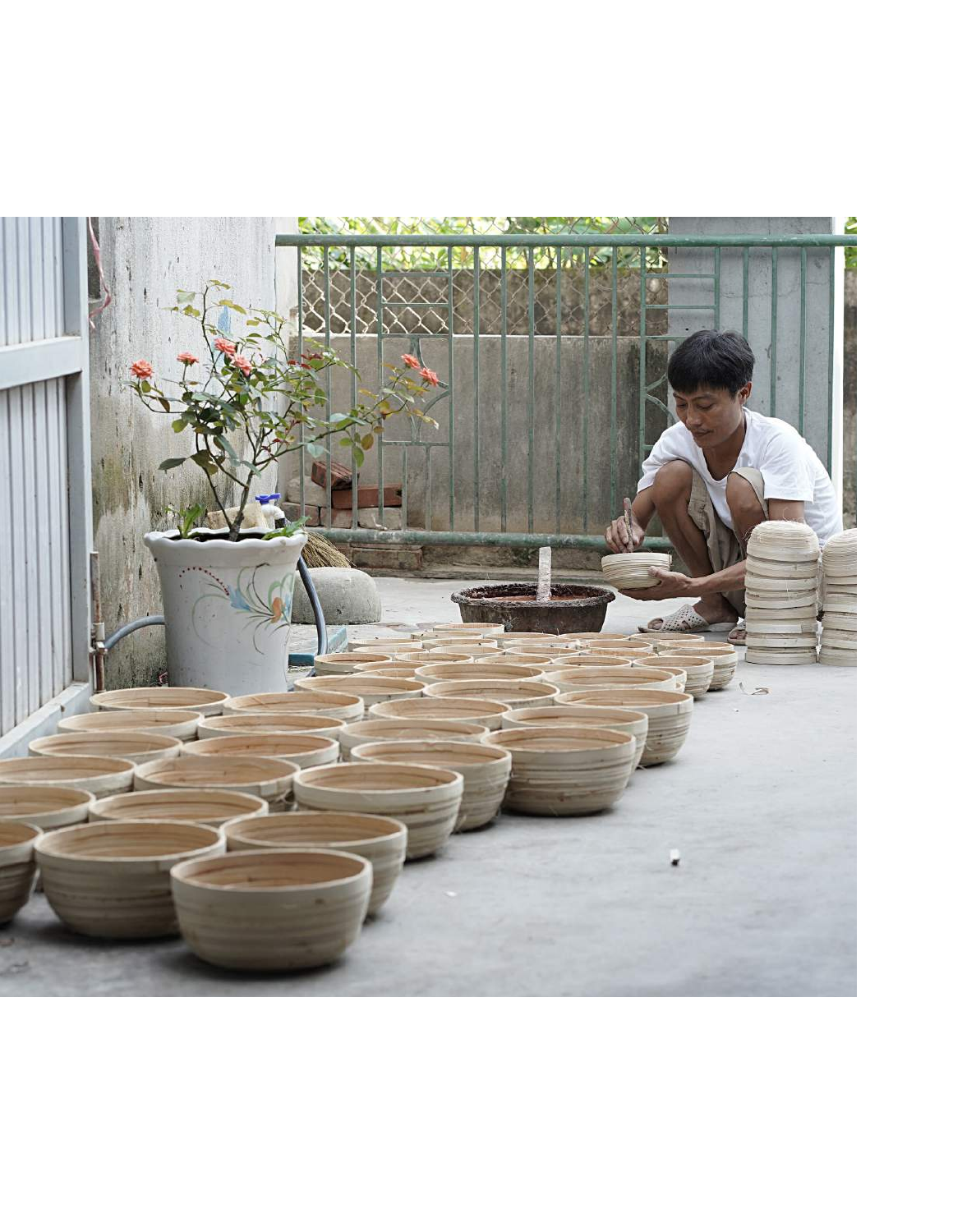Bibol is the only company with truly 100% natural, food safe & handmade bamboo tableware. Combining the tradition of Vietnam in bamboo spinning and ecological technics, we have developed a sustainable and fair trade company.

In order to keep these traditions alive and stay true to our mission, we founded Bibol. We design and make ecological bamboo products. Bibol offers a full range of serving dishes for everyday use and entertainment. Our bowls are not only beautiful, they are useful.

Bibol products reflect the quality of human exchanges: organic and natural. To avoid any confusion with other bamboo products, ours are always signed, a guarantee of our quality. Bibol products are offered in an assortment of sizes and color: natural, eggshell, gloss or matte.

Our products are food safe: they can contain liquids, solids, hot (up to 158°F) and cold food. Handmade, hand wash! Use hot water, dish soap, rinse and wipe carefully after cleaning. Do not let them soak in the water, dry them right away with a soft dish towel. Do not air dry and keep them away from a dishwasher and microwave.

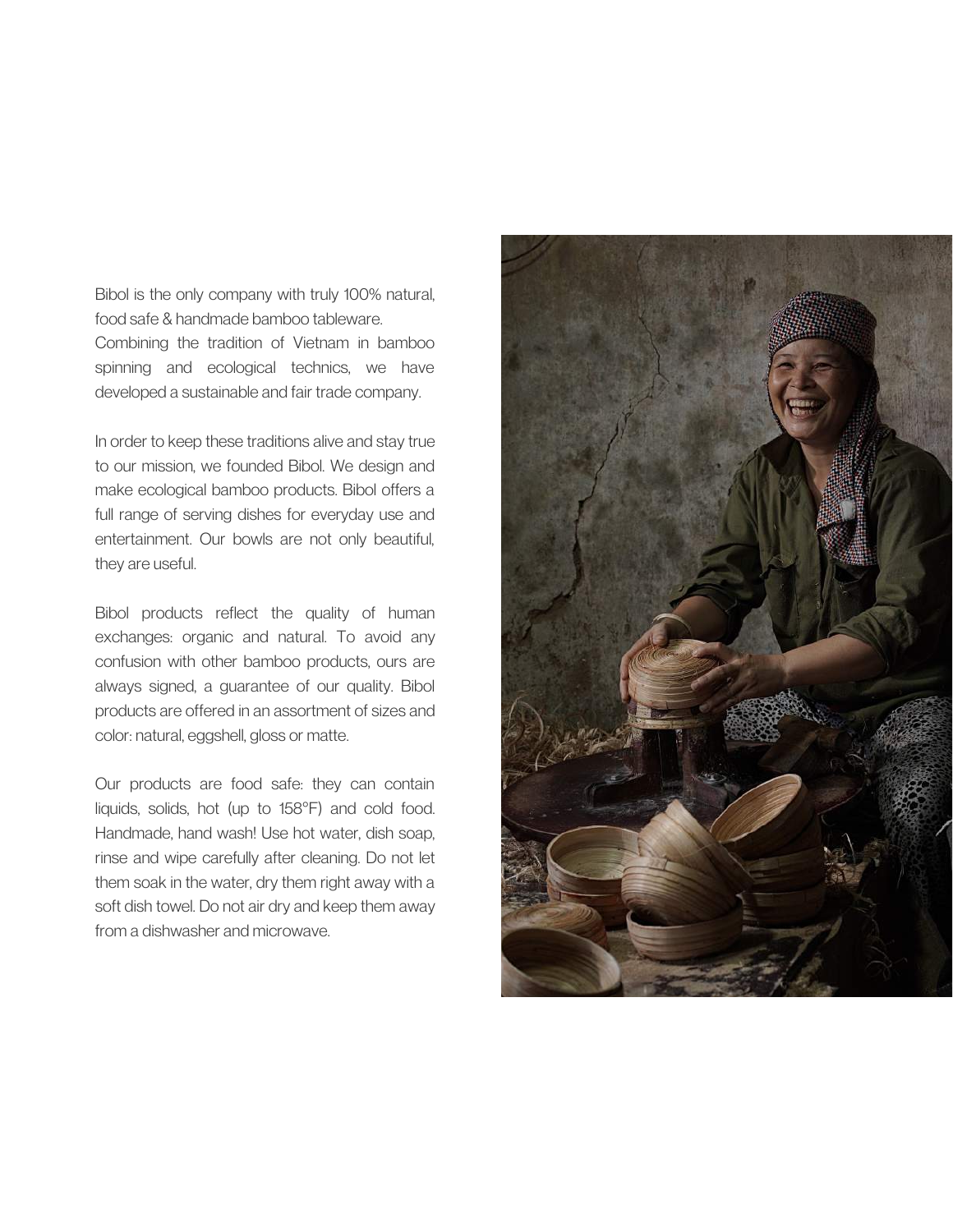

# **TCHON**

Made from bamboo, our salad bowls are highly sustainable as well as provide a classy and chic design to bring you satisfaction.

#### **Finishes&Colors**



Extra Large : Ø 13.37" x 6.68"

⌒

Eggshell Matte **Gloss** Natural

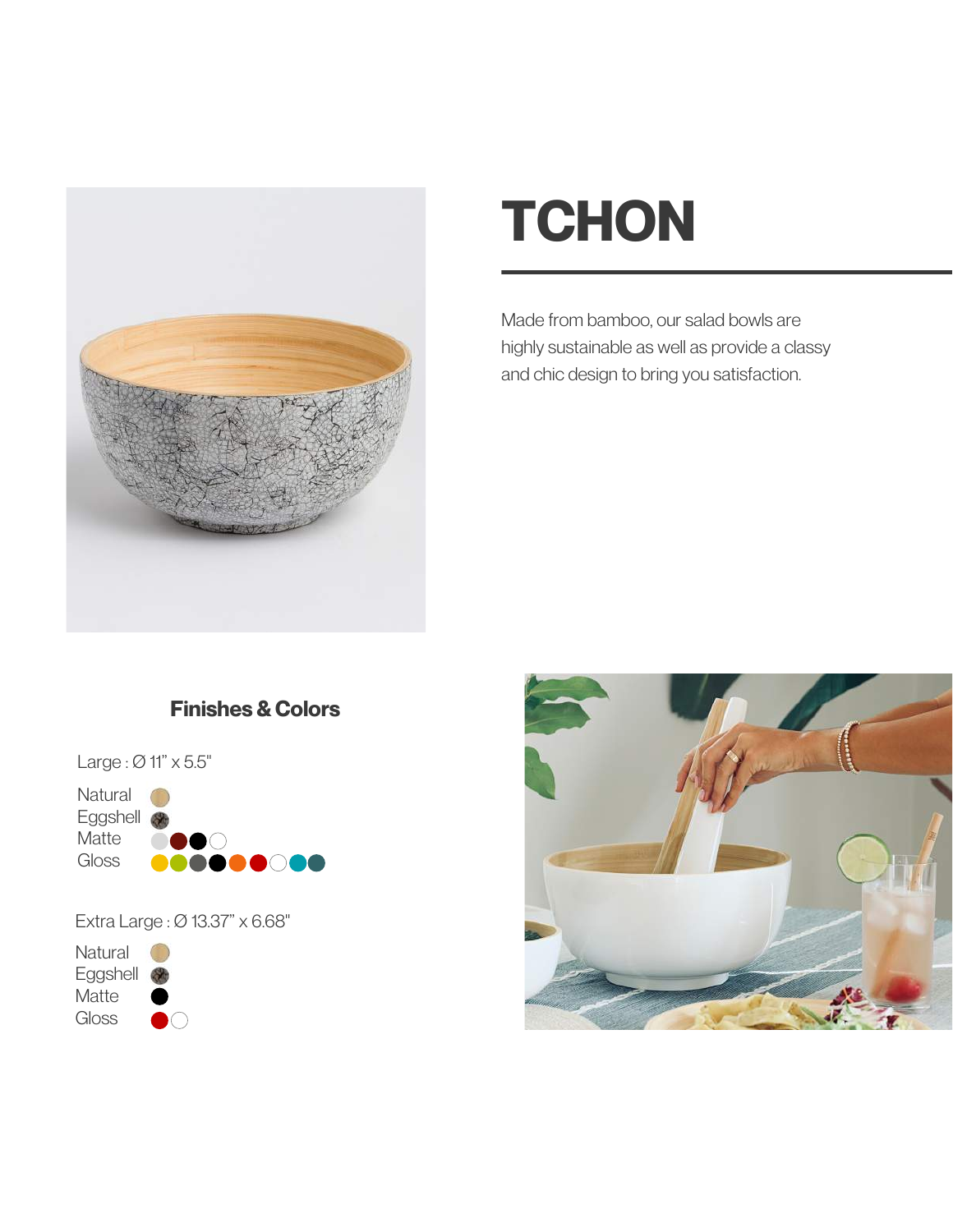



## **SOAI**

Our uniquely crafted mango shape bowl is one of a kind. Perfect for serving or simply an accent piece in your home.

Eggshell <br/>
<sup>1</sup>

Dimension : Ø 12.6" x 4"

#### **Finishes&Colors**

Matte **OOO** Gloss  $\bullet$   $\bullet$   $\bullet$ Natural **O** 

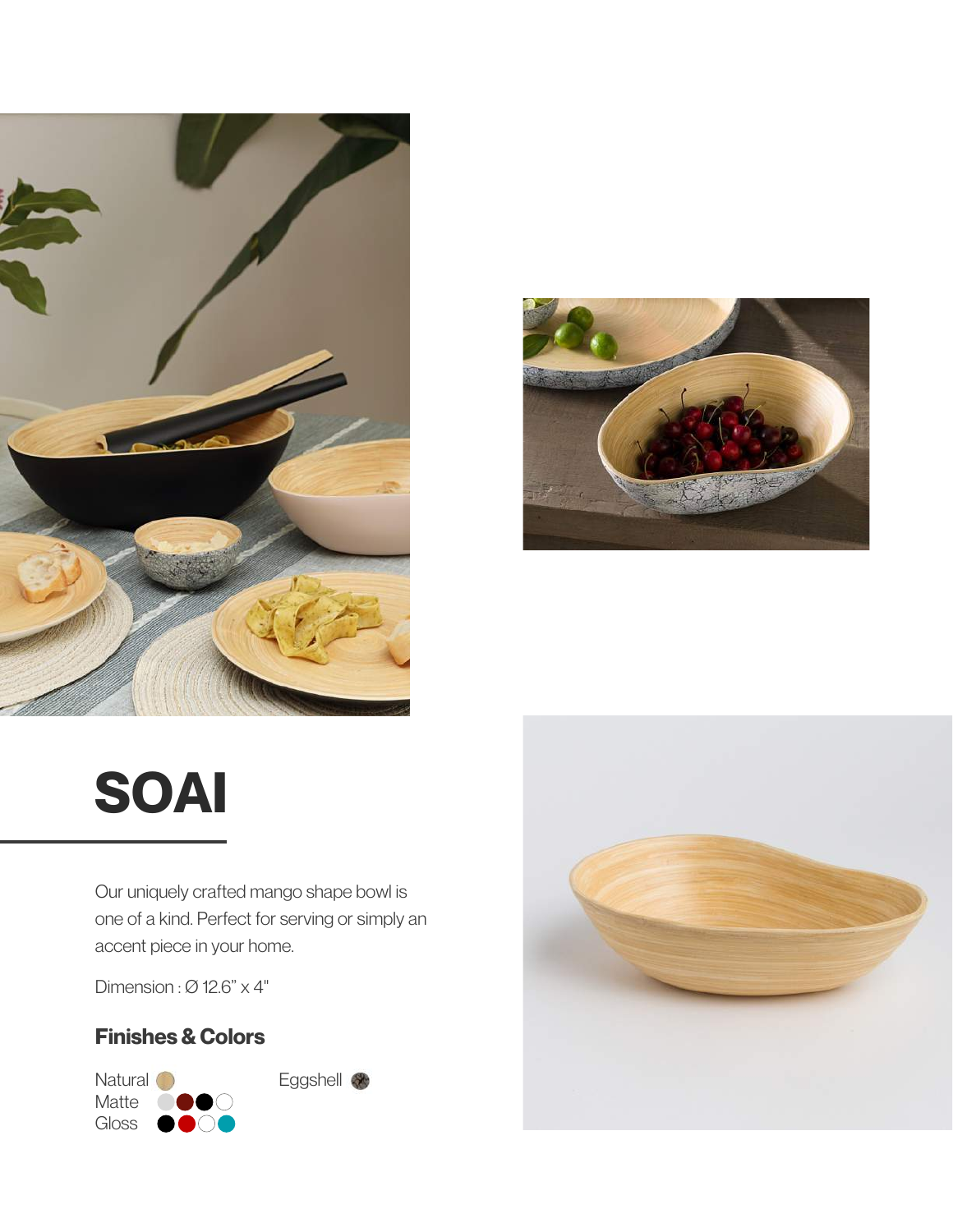

## **KHUP**

A classic design from top to bottom. Simple & chic, great for entertainment!

Dimension : Ø 13.75" x 4.8"

#### **Finishes&Colors**



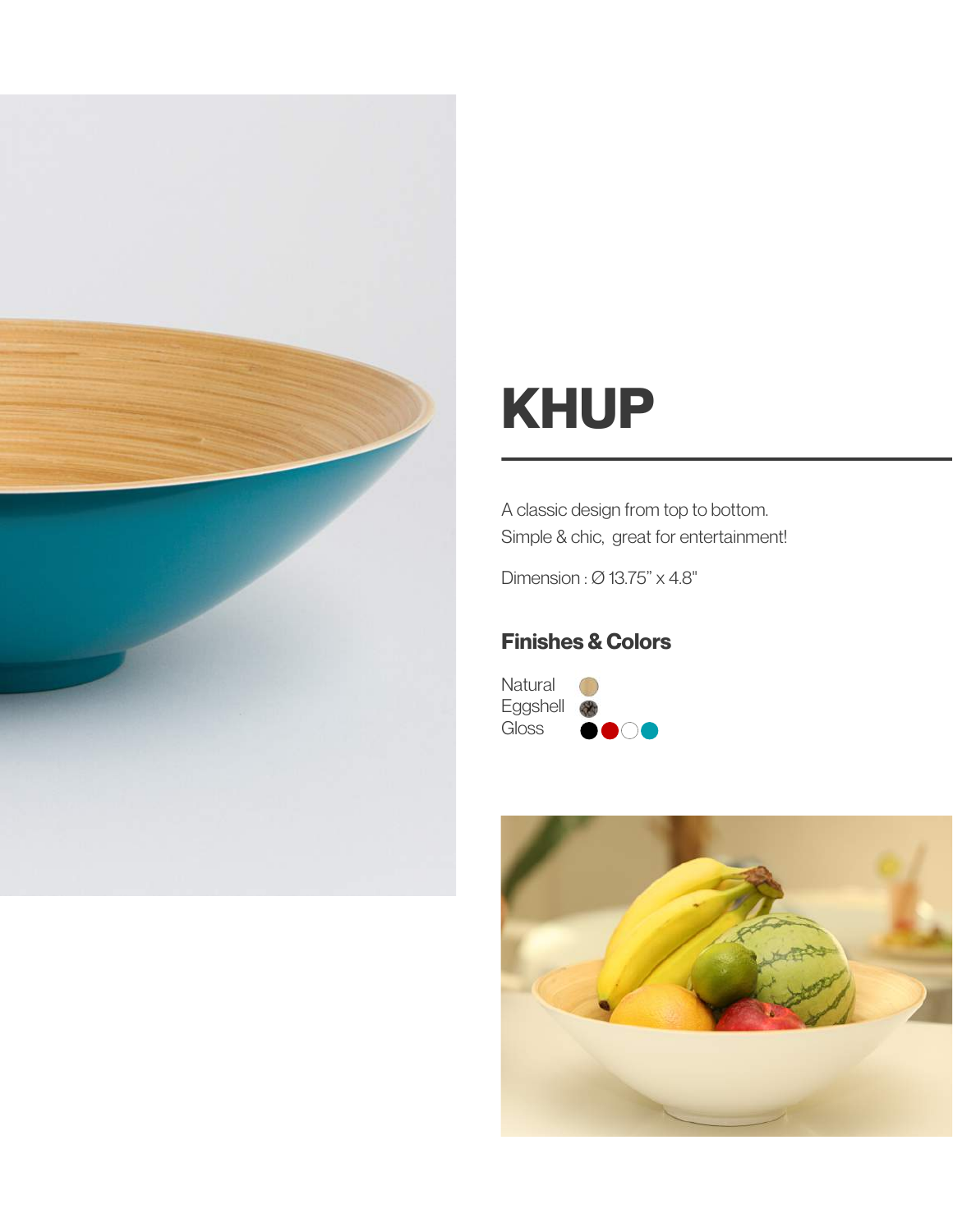## **TIA**

Our salad servers are attractive, lightweight, and easy to use!

Dimension: 11.8"

#### **Finishes & Colors**





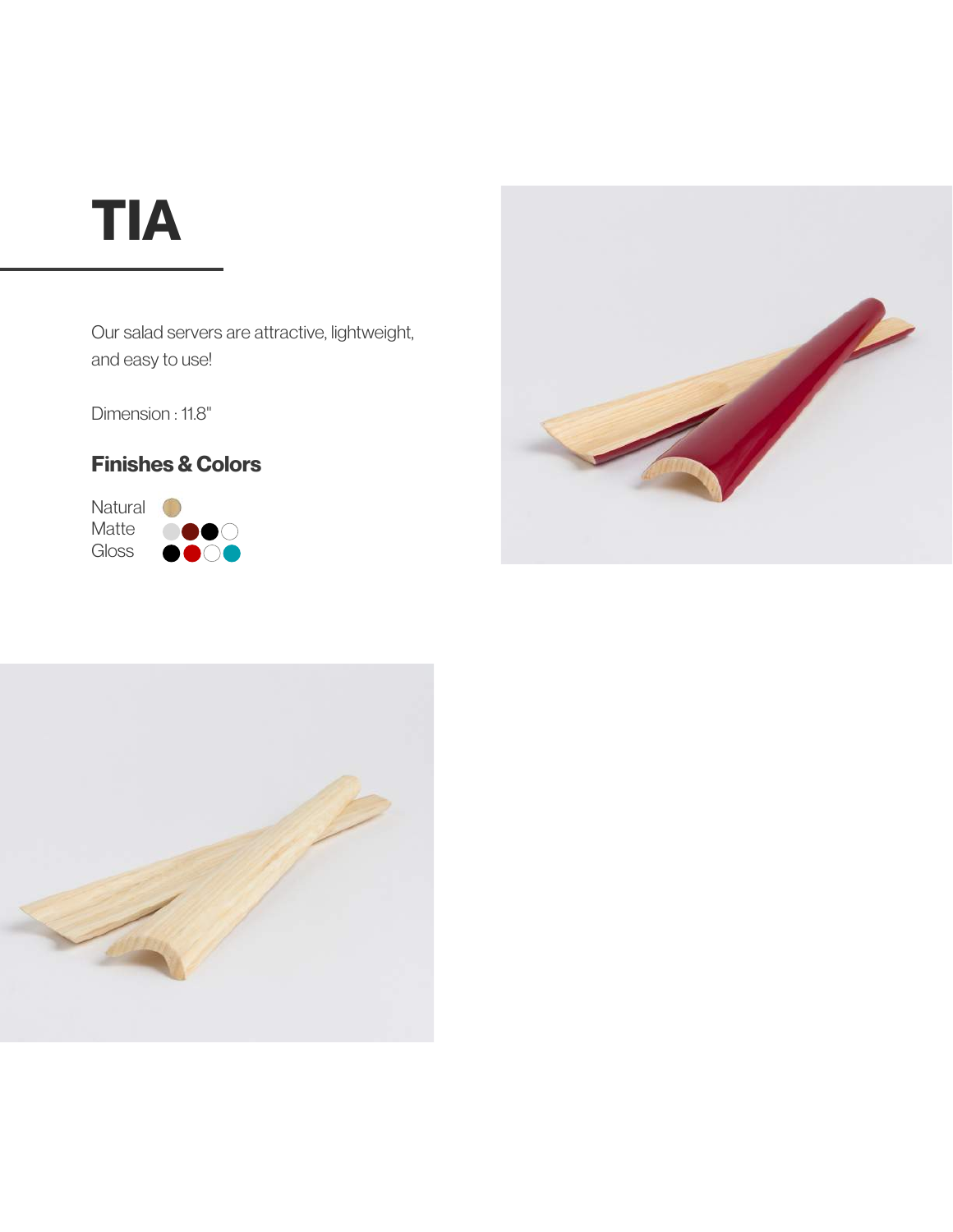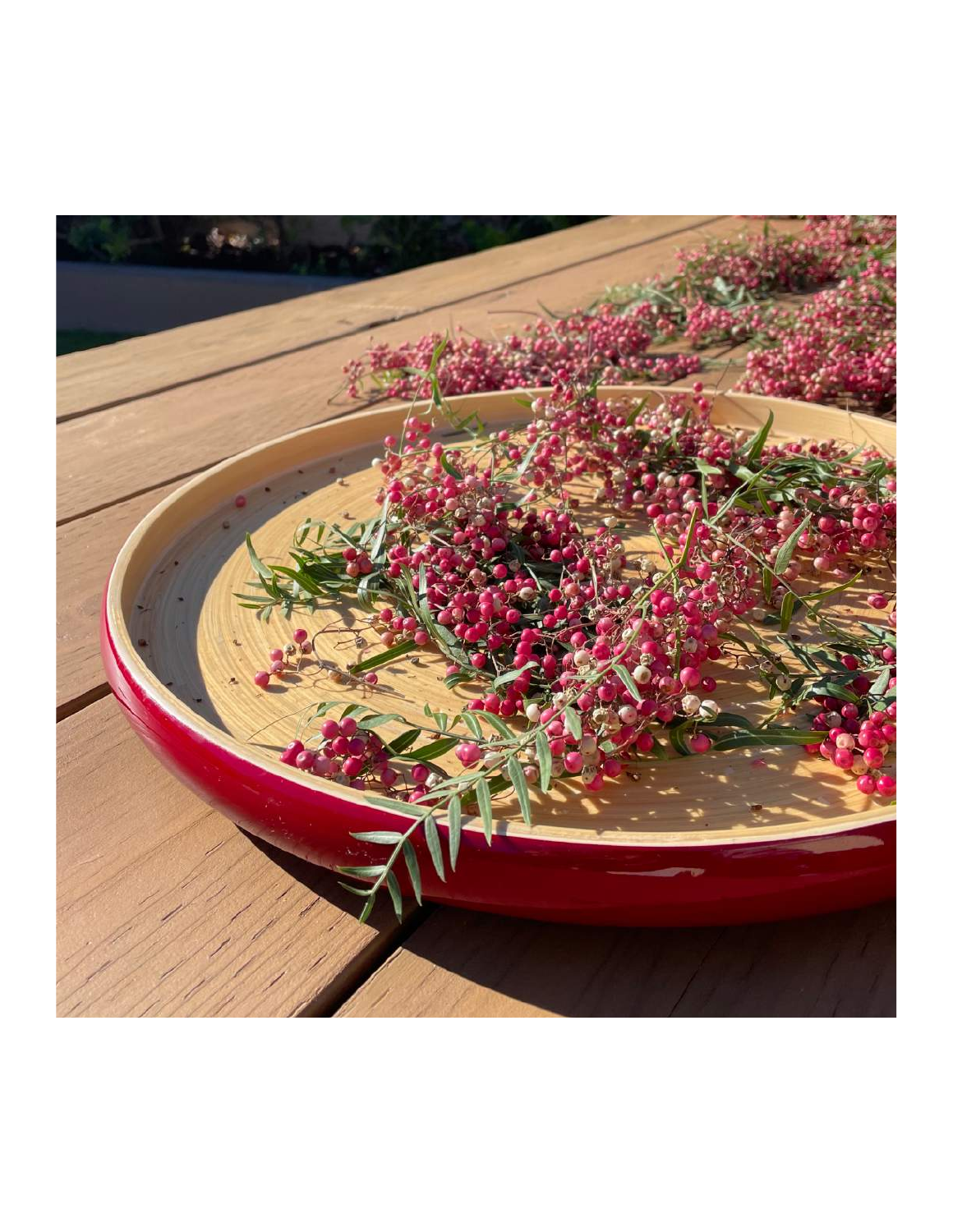



A classic design from top to bottom. Simple & chic, great for entertainment!

Medium : Ø 13.75" x 4.8" Large: Ø 13.75" x 4.8"

#### **Finishes&Colors**

Natural Eggshell **SEP Gloss** 0000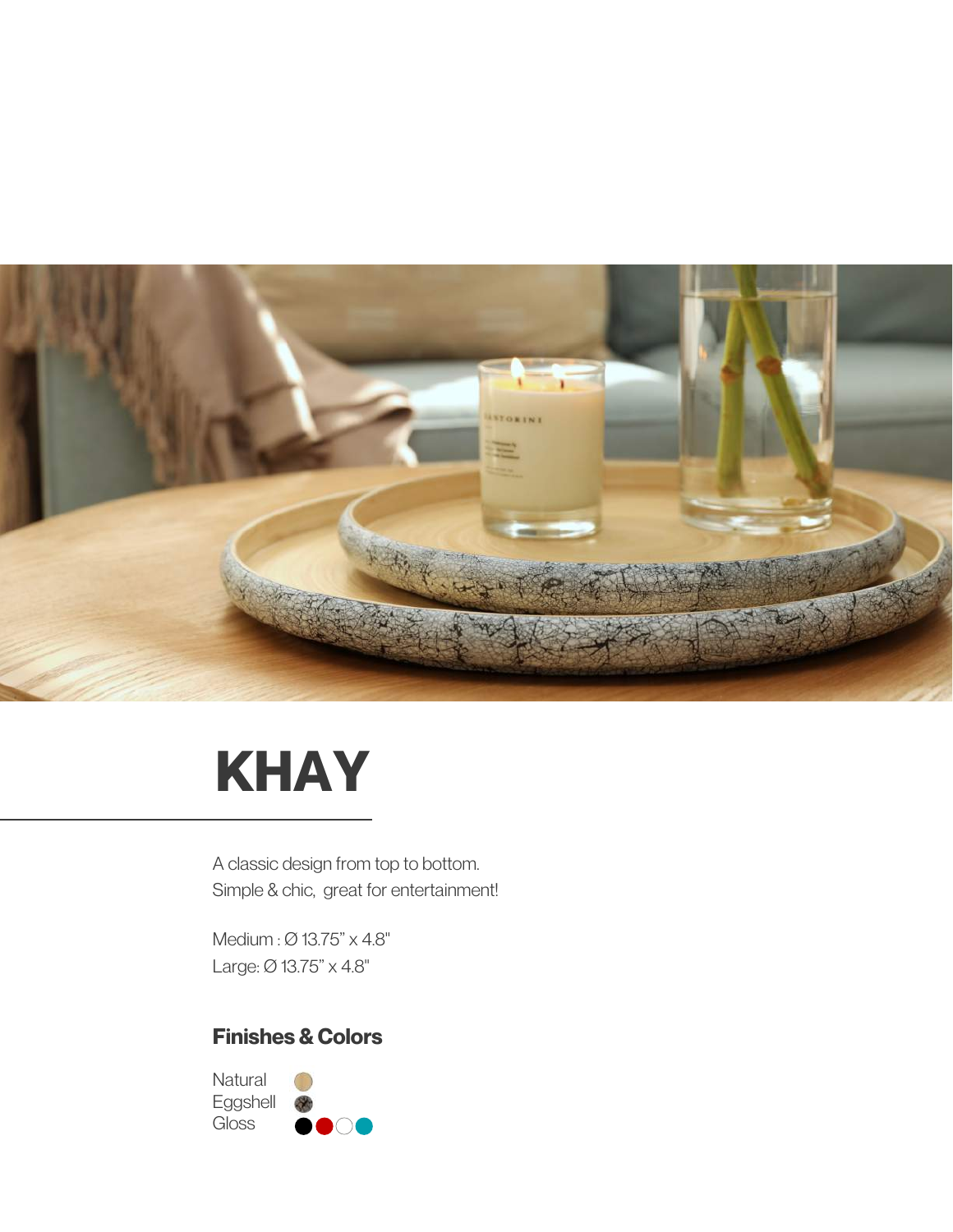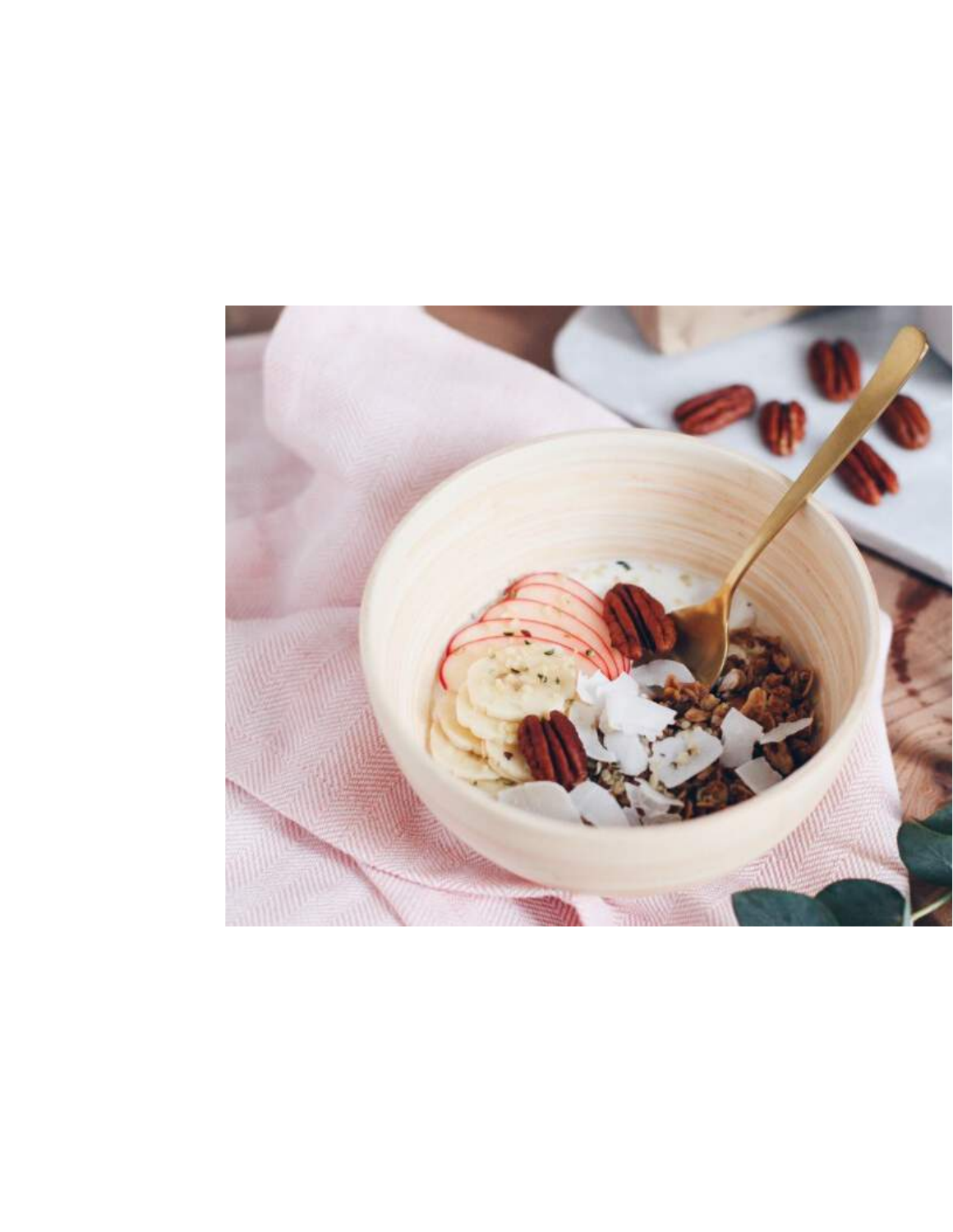

### **TIEN**

A classic design from top to bottom. Simple & chic, great for entertainment!

#### **Finishes&Colors**

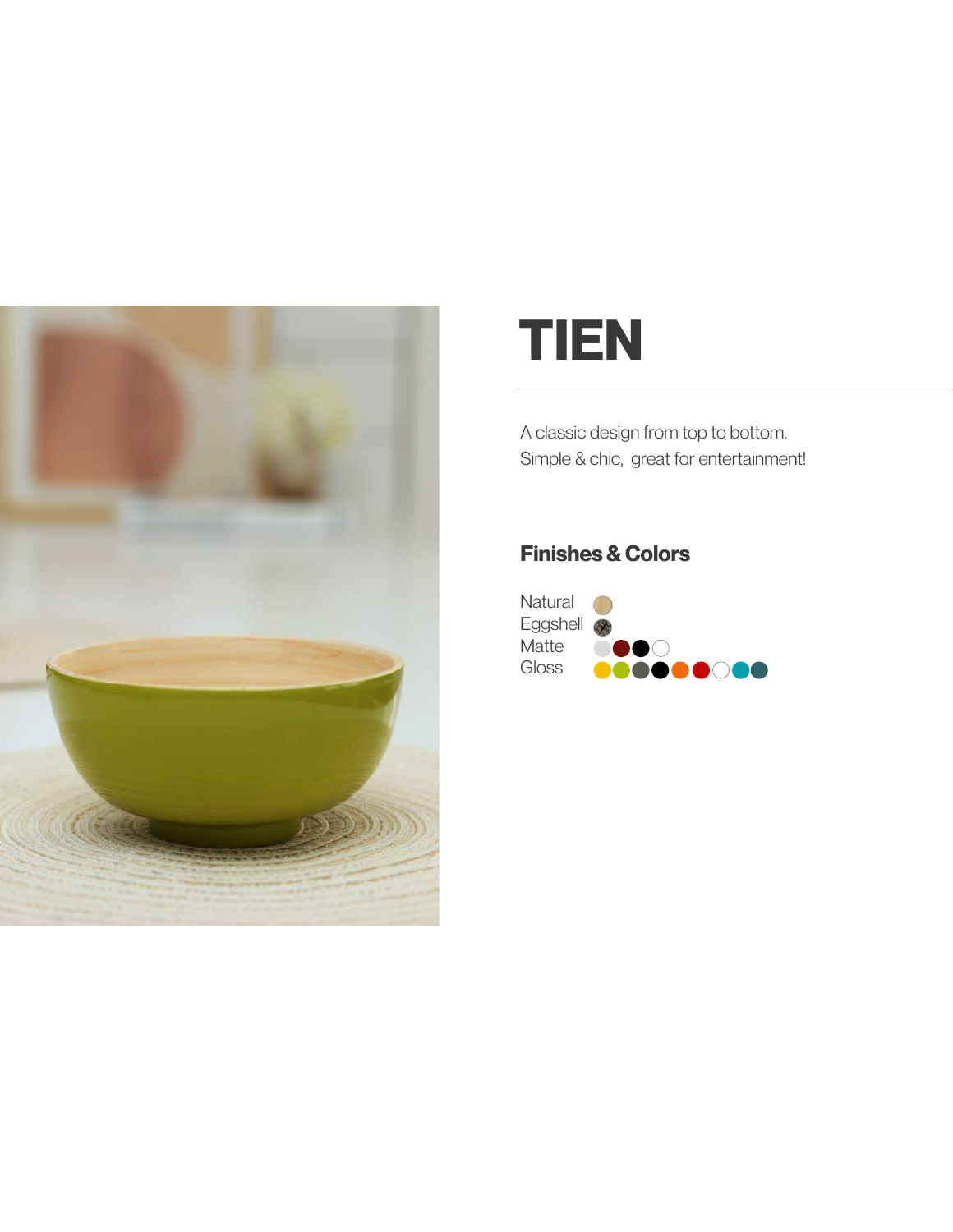

## **BAT**

A classic design from top to bottom. Simple & chic, great for entertainment!

#### **Finishes&Colors**



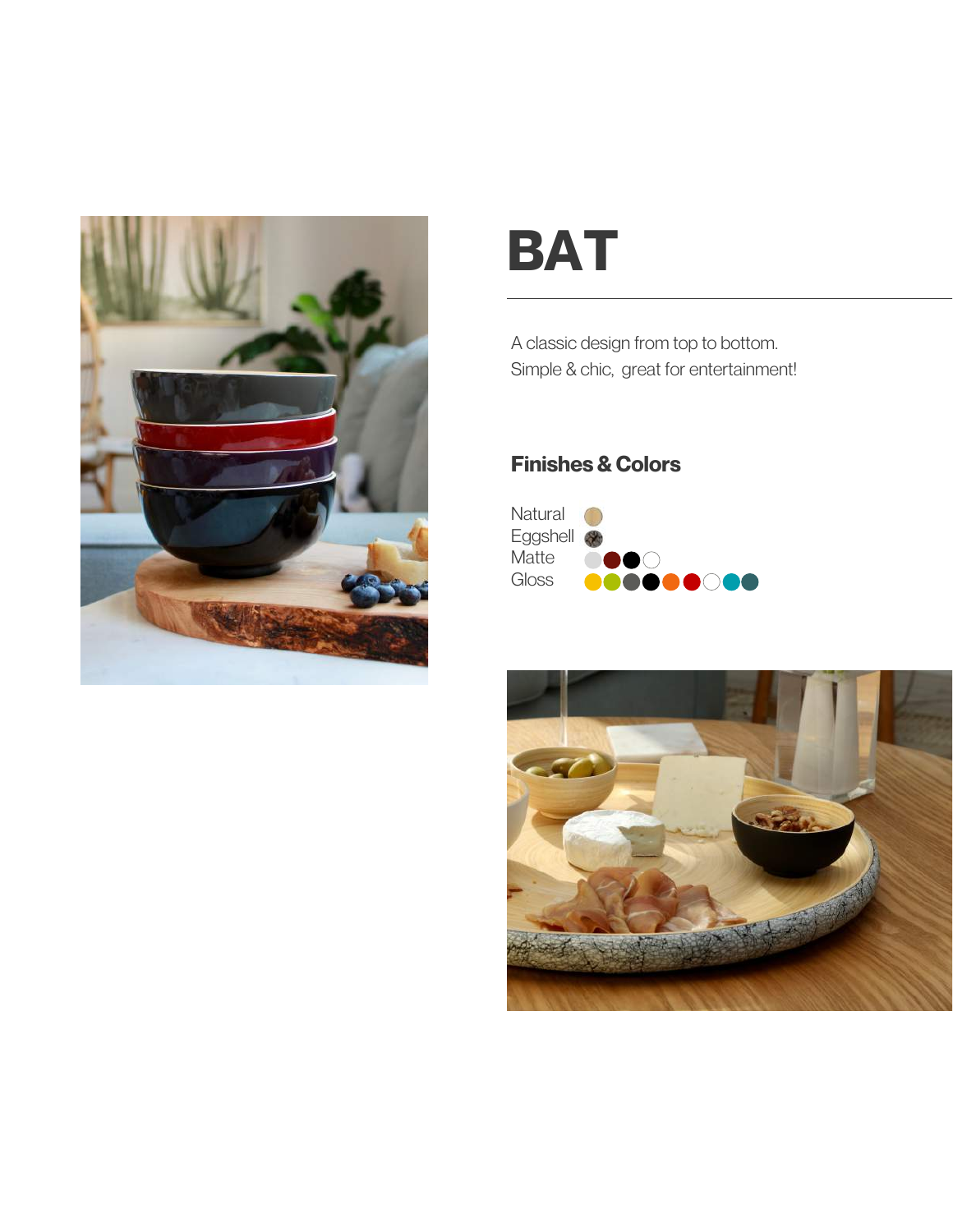



Did we mention that bamboo is highly durable and easy to wash? Well try our plates and see for yourself!

Dimension : Ø 1.96" x 1.18"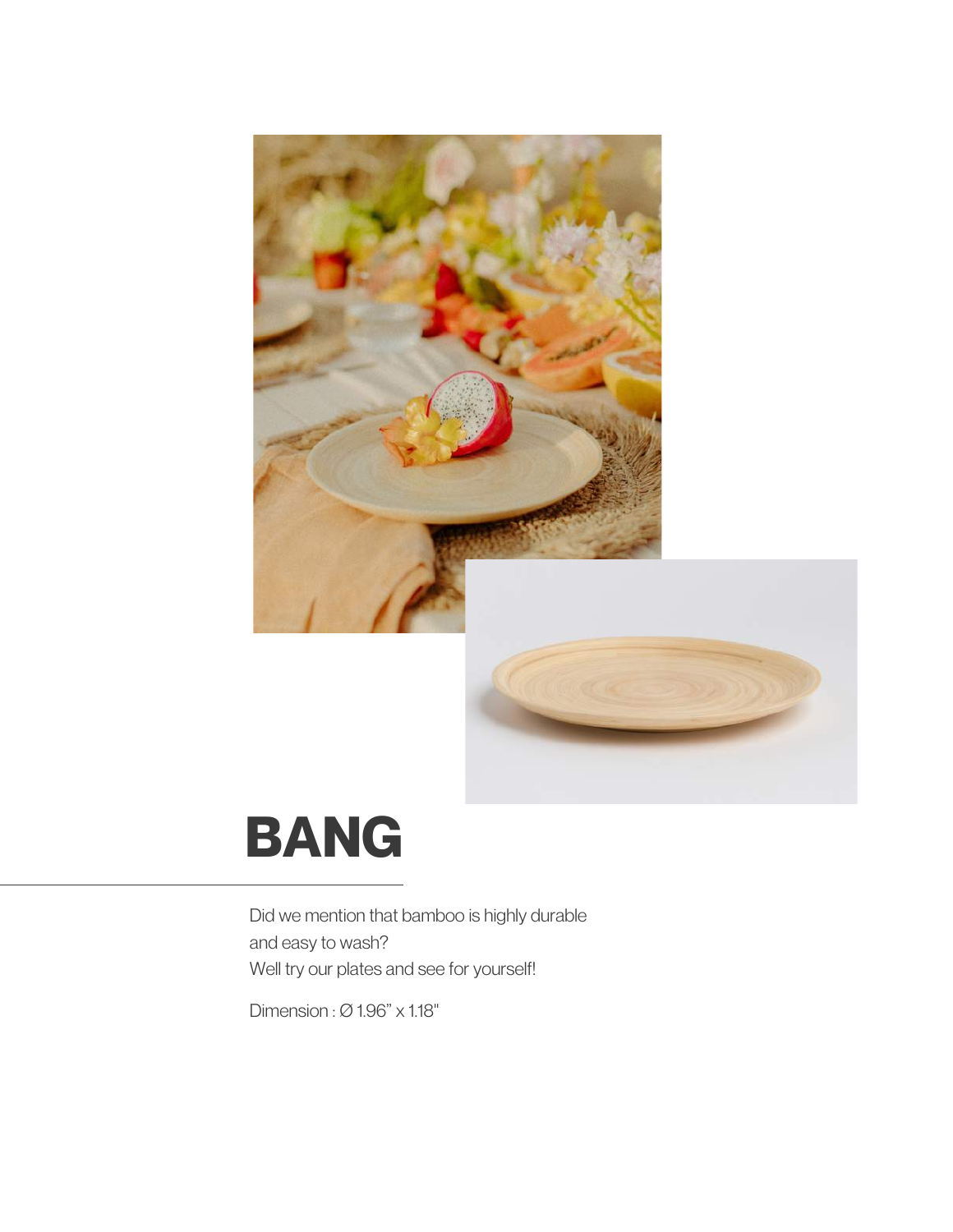

## **VONG**

Add a touch of nature to your able with our beautiful bamboo napkin rings.

Dimension : Ø 1.96" x 1.18"